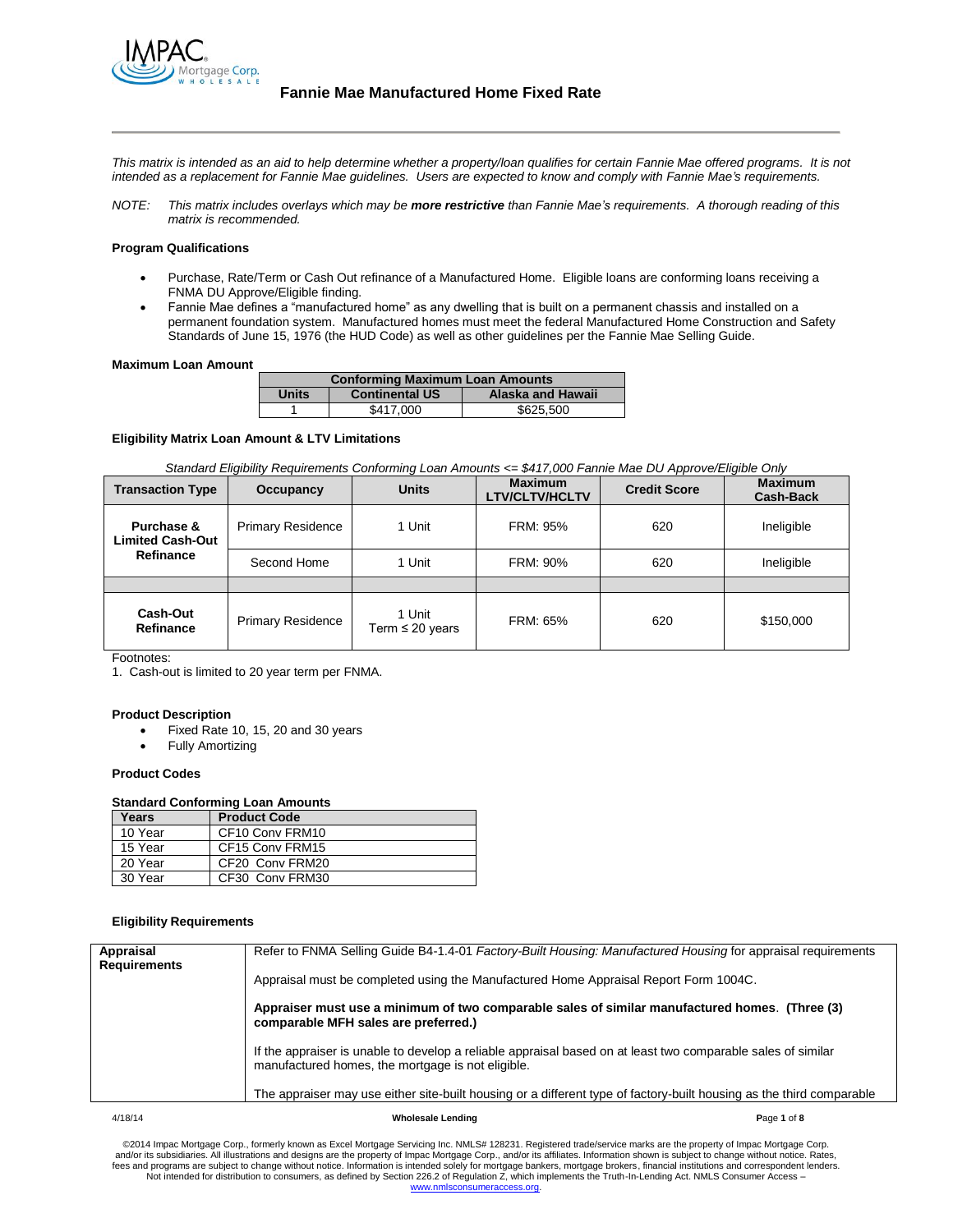

|                                | sale. When site-built housing or a different type of factory-built housing are used as the third comparable, the                                                               |             |
|--------------------------------|--------------------------------------------------------------------------------------------------------------------------------------------------------------------------------|-------------|
|                                | appraiser must:<br>Explain why site-built housing or a different type of factory-built housing is being used for the third                                                     |             |
|                                | comparable sale, and                                                                                                                                                           |             |
|                                | Make (and support) appropriate adjustments in the appraisal report.                                                                                                            |             |
|                                | For purchase money mortgages, the lender must provide the appraiser with                                                                                                       |             |
|                                | a complete copy of the executed contract for sale of the manufactured home and land; or                                                                                        |             |
|                                | a complete copy of the executed contract for both, if the manufactured home and land are purchased                                                                             |             |
|                                | separately; and<br>a copy of the manufacturer's invoice if the manufactured home is new.                                                                                       |             |
|                                | The appraiser must analyze the contract(s) and the manufacturer's invoice for new manufactured homes, and                                                                      |             |
|                                | provide a summary in the appraisal report.                                                                                                                                     |             |
|                                | The value conclusion cannot include any non-realty items such as insurance, warranties, furniture, etc.                                                                        |             |
|                                | The property site must be of a size, shape, and topography that is conforming and acceptable in the market area.                                                               |             |
|                                | The appraisal report also must indicate whether or not the site is compatible with the neighborhood. If the site has                                                           |             |
|                                | adverse conditions or is not typical for the neighborhood, the appraiser must comment.                                                                                         |             |
|                                | As required by Fannie Mae a detailed and supported cost approach to value is required on all MFH appraisals.                                                                   |             |
|                                | The sales comparison and cost approaches to value are complementary for the valuation of manufactured housing<br>and must support the final value conclusion.                  |             |
|                                |                                                                                                                                                                                |             |
|                                | The following conditions render the manufactured home ineligible:<br>If the site or manufactured home is substantially non-conforming with the neighborhood                    |             |
|                                | Creating comparable sales by combining vacant land sales with the contract purchase price of the home                                                                          |             |
|                                | is prohibited. (This may be used as additional supporting documentation only.)                                                                                                 |             |
| <b>Appraiser Qualification</b> | Appraiser should be knowledgeable about the local manufactured home market and the unique construction                                                                         |             |
|                                | process for manufactured homes, and have access to appropriate data sources in order to render an opinion of                                                                   |             |
|                                | value for the manufactured home.                                                                                                                                               |             |
| Assets                         | Evaluated per DU and Fannie Mae guidelines with the following restrictions                                                                                                     |             |
|                                | Stand-alone VOD (Verification of Deposit) is ineligible. VOD must be accompanied by at least one                                                                               |             |
|                                | monthly bank statement.                                                                                                                                                        |             |
|                                | Borrower's Own Funds                                                                                                                                                           |             |
|                                | Depository assets which have been seasoned or sourced and are under the ownership and control of the                                                                           |             |
|                                | borrower                                                                                                                                                                       |             |
|                                | Sourced Funds                                                                                                                                                                  |             |
|                                | A large deposit, not originating from an established income source, identified on any asset statement(s)                                                                       |             |
|                                | located in the file must be sourced and documented.<br>A large deposit is defined as a single deposit that exceeds 25% of the total monthly qualifying income for              |             |
|                                | the loan. If the source of a large deposit is readily identifiable on the account statement, such as direct                                                                    |             |
|                                | deposits where the source of the deposit is printed on the statement, the lender does not need to obtain                                                                       |             |
|                                | further explanation or documentation. However, if lender still has questions as to whether the funds may                                                                       |             |
|                                | have been borrowed, the lender should obtain additional documentation.                                                                                                         |             |
|                                | Borrower Investment                                                                                                                                                            |             |
|                                | <b>Primary Residence</b>                                                                                                                                                       |             |
|                                | No minimum investment is required from borrower's own funds. All funds needed to complete<br>$\circ$<br>the transaction can come from a gift.                                  |             |
|                                | Second Home                                                                                                                                                                    |             |
|                                | 80% LTV or less: A minimum borrower contribution from the borrower's own funds is not<br>$\circ$                                                                               |             |
|                                | required. All funds needed to complete the transaction can come from a gift<br>Greater than 80% LTV: The borrower must make a 5% minimum borrower contribution from<br>$\circ$ |             |
|                                | his or her own funds. After the minimum contribution, gifts may be used to supplement the                                                                                      |             |
|                                | down payment, closing costs, and reserves.                                                                                                                                     |             |
|                                | Seller Contributions: Basis for the limit is LTV/CLTV ratio as follows:                                                                                                        |             |
|                                | Primary Residence and Second Homes (<= \$417,000)                                                                                                                              |             |
|                                | 3% for LTV/CLTV > 90%                                                                                                                                                          |             |
|                                | 6% for LTV/CLTV 75.01% - 90%<br>$\bullet$                                                                                                                                      |             |
| 4/18/14                        | Wholesale Lending                                                                                                                                                              | Page 2 of 8 |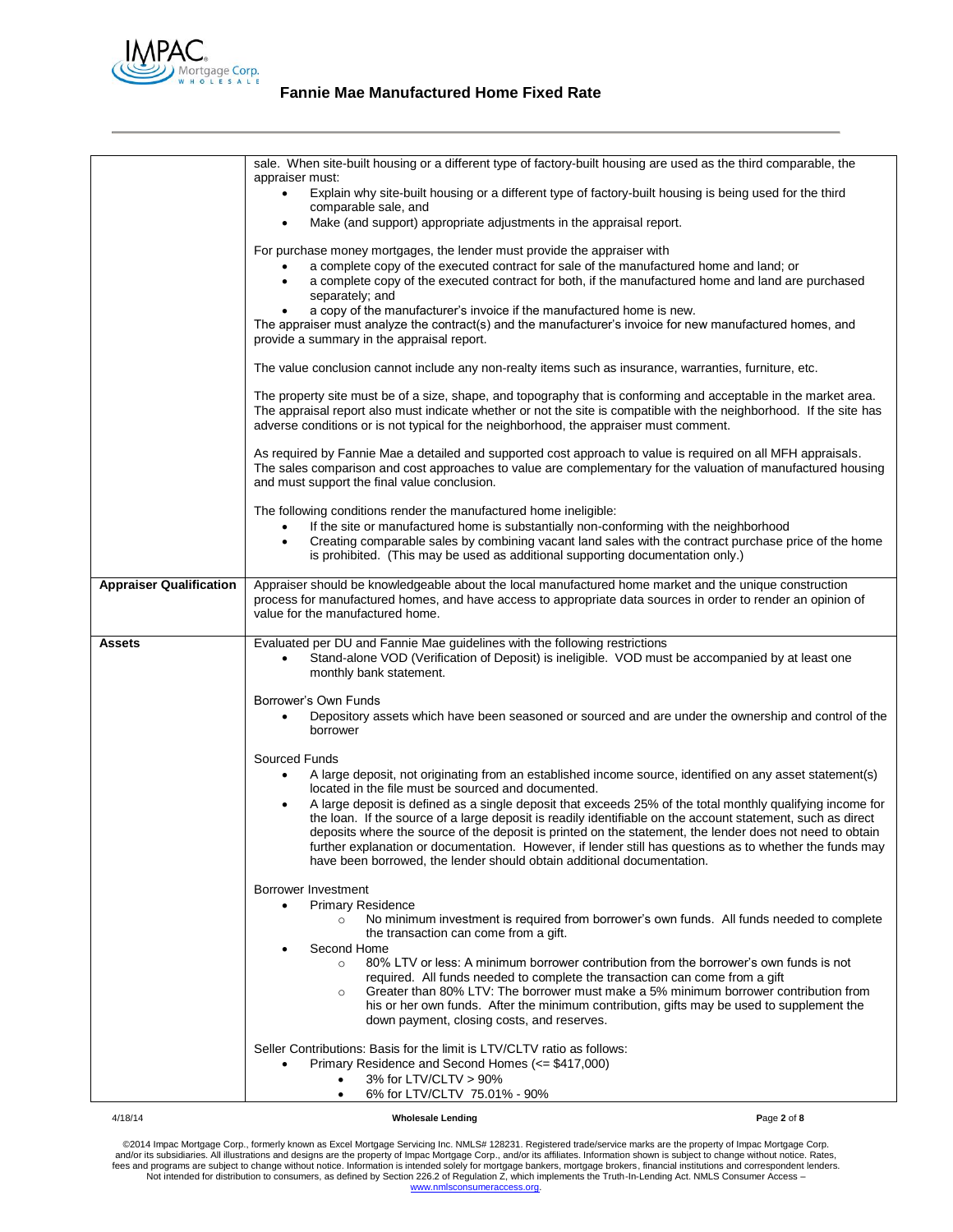

# **Fannie Mae Manufactured Home Fixed Rate**

|                                                   | 9% for LTV/CLTV ≤ 75%<br>Gifts                                                                                                                                                                                                                                                                                                                                                                                                                                                                                                                                                                                                                                                                                                                                                                                                                                                                                                                                                                                      |             |
|---------------------------------------------------|---------------------------------------------------------------------------------------------------------------------------------------------------------------------------------------------------------------------------------------------------------------------------------------------------------------------------------------------------------------------------------------------------------------------------------------------------------------------------------------------------------------------------------------------------------------------------------------------------------------------------------------------------------------------------------------------------------------------------------------------------------------------------------------------------------------------------------------------------------------------------------------------------------------------------------------------------------------------------------------------------------------------|-------------|
|                                                   | Primary and Second Home - Eligible                                                                                                                                                                                                                                                                                                                                                                                                                                                                                                                                                                                                                                                                                                                                                                                                                                                                                                                                                                                  |             |
|                                                   | Reserves                                                                                                                                                                                                                                                                                                                                                                                                                                                                                                                                                                                                                                                                                                                                                                                                                                                                                                                                                                                                            |             |
|                                                   | Additional reserves may be required by DU based on risk<br>$\bullet$                                                                                                                                                                                                                                                                                                                                                                                                                                                                                                                                                                                                                                                                                                                                                                                                                                                                                                                                                |             |
|                                                   | <b>Primary Residence</b><br>No minimum PITIA reserves                                                                                                                                                                                                                                                                                                                                                                                                                                                                                                                                                                                                                                                                                                                                                                                                                                                                                                                                                               |             |
|                                                   | <b>Manual Reserve Calculations for Specific Transactions</b><br>In certain cases, DU is unable to determine the reserve requirements for the transaction, therefore lenders must<br>perform a manual calculation of the required minimum reserves. To determine the total amount of assets to be<br>verified for the transaction, lenders will be required to add the amount of Total Funds to be Verified (as specified in<br>the DU Underwriting Findings report) to the minimum reserve requirements specified in the Fannie Mae Selling<br>Guide for the following scenarios:<br>Principal residence transactions where the current principal residence is pending sale, converting to a<br>$\bullet$<br>second home, or converting to an investment property; and<br>The total amount of assets to be verified, per the guidance above, must be reflected in the Asset section of the loan<br>application.<br>See Fannie Mae Selling Guide for additional information (B3-4.1-01 Minimum Reserve Requirements) |             |
|                                                   |                                                                                                                                                                                                                                                                                                                                                                                                                                                                                                                                                                                                                                                                                                                                                                                                                                                                                                                                                                                                                     |             |
| <b>Assumptions</b><br><b>Borrower Eligibility</b> | Ineligible<br>Eligible                                                                                                                                                                                                                                                                                                                                                                                                                                                                                                                                                                                                                                                                                                                                                                                                                                                                                                                                                                                              |             |
|                                                   | <b>US Citizen</b><br>$\bullet$                                                                                                                                                                                                                                                                                                                                                                                                                                                                                                                                                                                                                                                                                                                                                                                                                                                                                                                                                                                      |             |
|                                                   | Permanent resident alien<br>Inter Vivos Revocable Trust                                                                                                                                                                                                                                                                                                                                                                                                                                                                                                                                                                                                                                                                                                                                                                                                                                                                                                                                                             |             |
|                                                   | Note: A Power of Attorney is not allowed on properties held in a trust<br>$\bullet$                                                                                                                                                                                                                                                                                                                                                                                                                                                                                                                                                                                                                                                                                                                                                                                                                                                                                                                                 |             |
|                                                   | Ineligible<br>Non-Permanent Resident Alien<br>٠                                                                                                                                                                                                                                                                                                                                                                                                                                                                                                                                                                                                                                                                                                                                                                                                                                                                                                                                                                     |             |
|                                                   | <b>Foreign Nationals</b>                                                                                                                                                                                                                                                                                                                                                                                                                                                                                                                                                                                                                                                                                                                                                                                                                                                                                                                                                                                            |             |
| <b>Co-borrowers</b>                               | DU Approve/Eligible<br>Ratios determined by DU                                                                                                                                                                                                                                                                                                                                                                                                                                                                                                                                                                                                                                                                                                                                                                                                                                                                                                                                                                      |             |
| Credit                                            | DU Approve/Eligible findings only<br>Refer to Loan Amount and LTV Limitations for minimum credit score requirements<br>Housing (Mortgage/Rental) Payment History (PITIA) is inclusive of all liens regardless of position, as well<br>$\bullet$<br>as all occupancy types.<br>Mortgage history evaluated by DU<br>$\bullet$<br>Mortgage/Rental Delinquencies - Loans are ineligible with one or more mortgage/rental<br>$\bullet$<br>delinquencies of 60, 90, 120, 150 days or greater reported within 12 months of the date of the<br>credit report.                                                                                                                                                                                                                                                                                                                                                                                                                                                               |             |
|                                                   | <b>Disputed Credit Report Tradelines</b>                                                                                                                                                                                                                                                                                                                                                                                                                                                                                                                                                                                                                                                                                                                                                                                                                                                                                                                                                                            |             |
|                                                   | When DU identifies a disputed tradeline and that tradeline was not included in the credit risk<br>assessment, the lender must obtain a new credit report with the tradeline no longer reported as disputed<br>and resubmit the loan casefile to DU.<br>If DU does not issue the disputed tradeline message, the lender is only required to ensure the payment<br>for the tradeline, if any, is included in the total expense ratio if the account belongs to the borrower.                                                                                                                                                                                                                                                                                                                                                                                                                                                                                                                                          |             |
|                                                   | Credit Scores - All borrowers must have at least two credit scores                                                                                                                                                                                                                                                                                                                                                                                                                                                                                                                                                                                                                                                                                                                                                                                                                                                                                                                                                  |             |
|                                                   | <b>Waiting Periods after Significant Derogatory Credit Events</b>                                                                                                                                                                                                                                                                                                                                                                                                                                                                                                                                                                                                                                                                                                                                                                                                                                                                                                                                                   |             |
|                                                   | The waiting period commences on the completion, discharge or dismissal date (as applicable) of the derogatory<br>credit event and ends on the application date of the new loan. Impac follows FNMA Waiting Period Requirements.<br>Reduced waiting periods "with Extenuating Circumstances" may be considered.                                                                                                                                                                                                                                                                                                                                                                                                                                                                                                                                                                                                                                                                                                      |             |
| <b>Documentation</b>                              | Document as determined by DU Findings, FNMA Selling Guide and Impac guidelines                                                                                                                                                                                                                                                                                                                                                                                                                                                                                                                                                                                                                                                                                                                                                                                                                                                                                                                                      |             |
| <b>Down Payment</b><br>Assistance                 | Down Payment Assistance programs must be pre-approved through Impac                                                                                                                                                                                                                                                                                                                                                                                                                                                                                                                                                                                                                                                                                                                                                                                                                                                                                                                                                 |             |
| 4/18/14                                           | <b>Wholesale Lending</b>                                                                                                                                                                                                                                                                                                                                                                                                                                                                                                                                                                                                                                                                                                                                                                                                                                                                                                                                                                                            | Page 3 of 8 |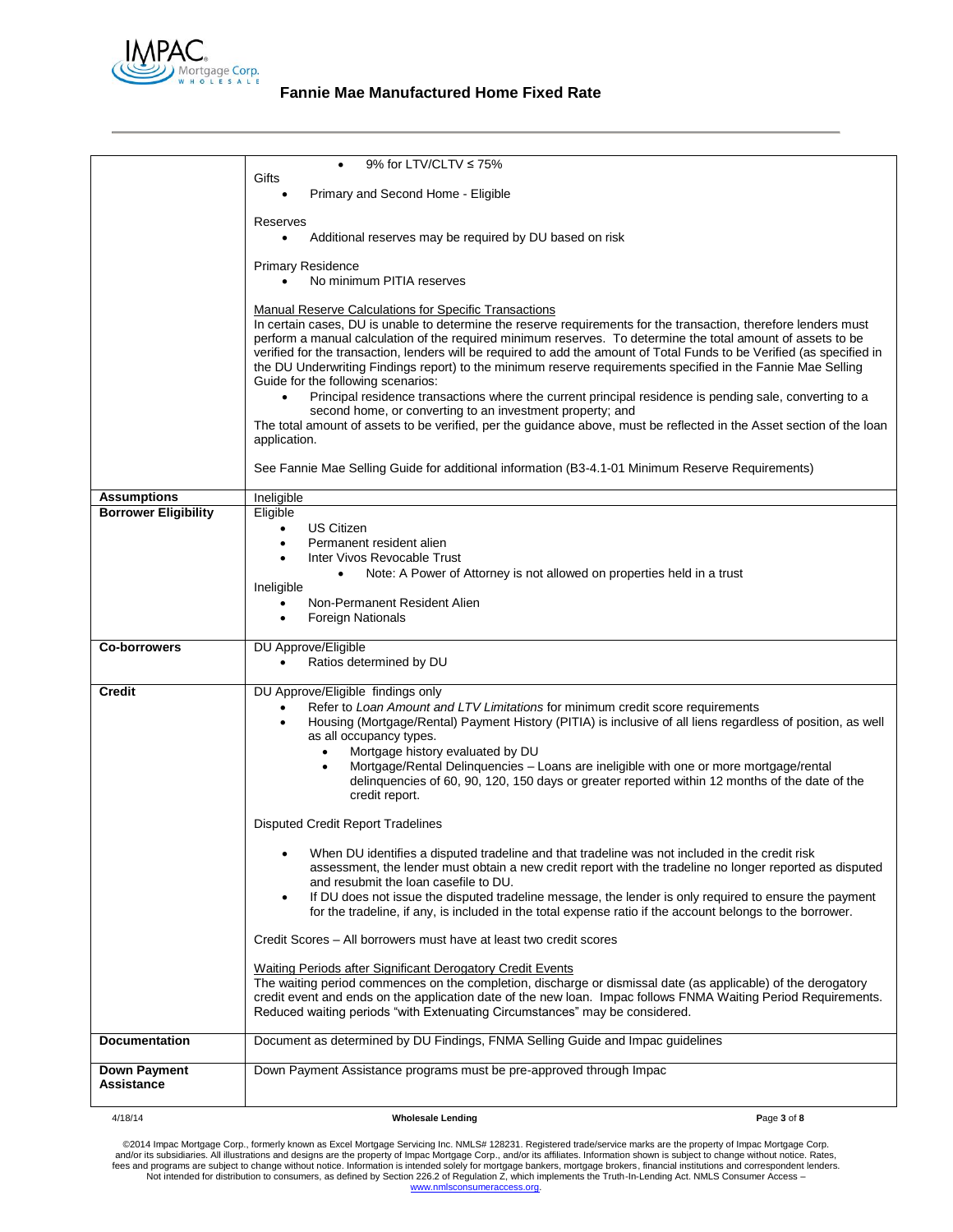

| <b>Escrow Waivers</b>  | Property tax and insurance escrows may be waived for LTV ≤ 80%.<br>Individual state laws may supersede this requirement.                                                                                       |
|------------------------|----------------------------------------------------------------------------------------------------------------------------------------------------------------------------------------------------------------|
| <b>Financing Types</b> | <b>Purchase Mortgages</b>                                                                                                                                                                                      |
|                        | Purchase money transactions are those in which the mortgage proceeds are used to finance the purchase of the                                                                                                   |
|                        | manufactured home or the manufactured home and land. The land may be previously owned by the borrower                                                                                                          |
|                        | either free of any mortgage or subject to a mortgage that will be paid off with the proceeds of the new purchase                                                                                               |
|                        | money mortgage.                                                                                                                                                                                                |
|                        |                                                                                                                                                                                                                |
|                        | Note: The borrower does not receive any cash back with a purchase money transaction                                                                                                                            |
|                        | New Manufactured Homes                                                                                                                                                                                         |
|                        | The LTV ratio (and CLTV/HCLTV ratio, if applicable) for a loan secured by a newly built manufactured home that                                                                                                 |
|                        | is being attached to a permanent foundation system in connection with a purchase transaction will be based on                                                                                                  |
|                        | the lower of:                                                                                                                                                                                                  |
|                        | The sales price of the manufactured home plus:<br>$\bullet$                                                                                                                                                    |
|                        | The lowest sales price at which the land was sold during that 12 month period if the land was                                                                                                                  |
|                        | purchased in the 12 months preceding the loan application date; or                                                                                                                                             |
|                        | The current appraised value of the land if the land was purchased more than 12 months preceding<br>$\bullet$<br>the loan application date                                                                      |
|                        | The "as completed" appraised value of the manufactured home and land.                                                                                                                                          |
|                        |                                                                                                                                                                                                                |
|                        | <b>Existing Manufactured Homes</b>                                                                                                                                                                             |
|                        | The LTV ratio (and CLTV/HCLTV ratio, if applicable) for a loan secured by a manufactured home that already                                                                                                     |
|                        | exists on its foundation will be based on the lowest of :                                                                                                                                                      |
|                        | The sales price of the manufactured home and land;<br>$\bullet$                                                                                                                                                |
|                        | The current appraised value of the manufactured home and land; or<br>$\bullet$                                                                                                                                 |
|                        | If the manufactured home was built in the 12 months preceding the loan application date, the lowest price<br>$\bullet$<br>at which the home was previously sold during that 12-month period, plus the lower of |
|                        | The current appraised value of the land, or<br>$\bullet$                                                                                                                                                       |
|                        | The lowest price at which the land was sold during that 12 month period (if there was such a sale).<br>$\bullet$                                                                                               |
|                        |                                                                                                                                                                                                                |
|                        | Rate and Term Refinance/Limited Cash Out Refinance                                                                                                                                                             |
|                        | A limited cash-out transaction involves the payoff of an existing mortgage secured by the manufactured home and                                                                                                |
|                        | land (or existing liens if the home and land were encumbered as separate liens). The maximum LTV ratio (and                                                                                                    |
|                        | CLTV ratio, if applicable) for a limited cash-out refinance transaction for a loan secured by a manufactured home<br>and land will be based on the lower of:                                                   |
|                        | The current appraised value of the manufactured home and land; or<br>$\bullet$                                                                                                                                 |
|                        | If the manufactured home was owned by the borrower for less than 12 months on the loan application<br>$\bullet$                                                                                                |
|                        | date and:                                                                                                                                                                                                      |
|                        | If the home and land are secured by separate liens, the lowest price at which the home was                                                                                                                     |
|                        | previously sold during that 12-month period plus the lower of the current appraised value of the                                                                                                               |
|                        | land, or the lowest sales price at which the land was sold during that 12-months period (if there was                                                                                                          |
|                        | such a sale), or                                                                                                                                                                                               |
|                        | If the home and land are secured by a single lien, the lowest price at which the home and land were<br>٠<br>previously sold during that 12-month period.                                                       |
|                        |                                                                                                                                                                                                                |
|                        | Proceeds of a limited cash-out refinance mortgage may be used to:                                                                                                                                              |
|                        | Pay off the outstanding principal balance of an existing first lien mortgage secured by the manufactured                                                                                                       |
|                        | home and land (or existing liens if the home and land were encumbered by separate first liens);                                                                                                                |
|                        | Pay off the outstanding principal balance of an existing subordinate mortgage or lien secured by the<br>$\bullet$                                                                                              |
|                        | manufactured home and/or land, but only if it was used to purchase the manufactured home and/or land;                                                                                                          |
|                        | Finance closing costs (including prepaid expenses); and<br>$\bullet$<br>Provide cash back to the borrower in an amount not to exceed the lesser of 2% of the balance of the new<br>$\bullet$                   |
|                        | refinance mortgage or \$2,000.                                                                                                                                                                                 |
|                        |                                                                                                                                                                                                                |
|                        | Additional criteria:                                                                                                                                                                                           |
|                        | HUD-1 settlement statement(s) required from any transaction within past 6 months. If previous transaction<br>$\bullet$                                                                                         |
|                        | was a cash-out or if it combined a first and non-purchase money subordinate into a new first, loan is                                                                                                          |
|                        | ineligible for rate/term refinance                                                                                                                                                                             |
|                        | <b>Acceptable Continuity of Obligation</b><br>$\bullet$<br>Properties listed for sale within the last six months are eligible as follows:                                                                      |
|                        | Property has been taken off the market on or prior to the application date.<br>$\bullet$                                                                                                                       |
|                        | Borrower provides written confirmation of the intent to occupy<br>$\bullet$                                                                                                                                    |
|                        |                                                                                                                                                                                                                |

4/18/14 **Wholesale Lending P**age **4** of **8**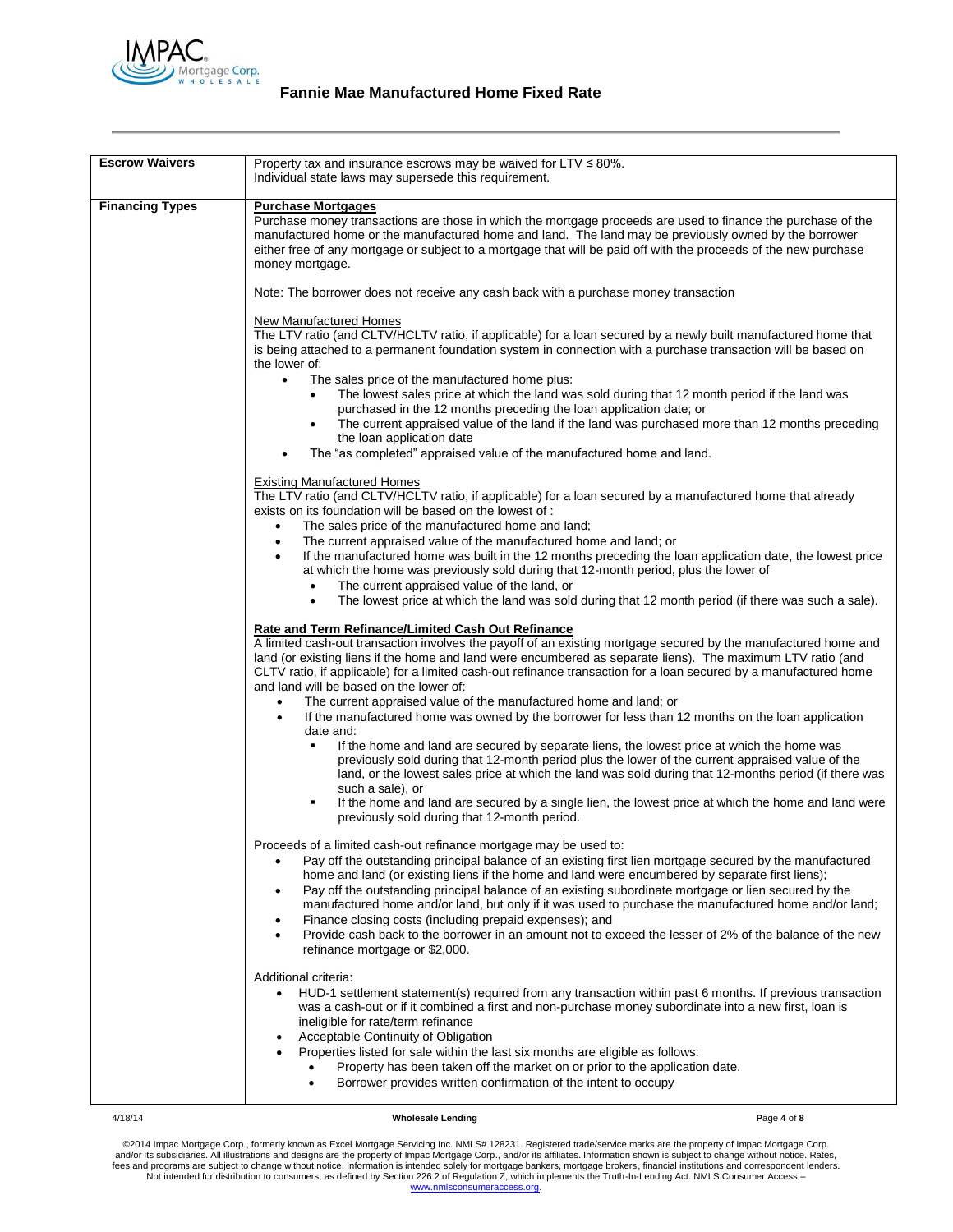

|                               | <b>Cash-Out Refinance Transactions</b>                                                                                                                                                                        |                                                                                                                                                                                                        |
|-------------------------------|---------------------------------------------------------------------------------------------------------------------------------------------------------------------------------------------------------------|--------------------------------------------------------------------------------------------------------------------------------------------------------------------------------------------------------|
|                               | A cash-out refinance:                                                                                                                                                                                         |                                                                                                                                                                                                        |
|                               | Involves the payoff of an existing first lien mortgage secured by the manufactured home and land (or<br>$\bullet$<br>existing liens if the home and land were encumbered by separate first liens); or         |                                                                                                                                                                                                        |
|                               |                                                                                                                                                                                                               | Enables the property owner to obtain a mortgage on a property that does not already have a mortgage                                                                                                    |
|                               | lien against it, and permits the borrower to take equity out of the property in the form of mortgage<br>proceeds that may be used for any purpose.                                                            |                                                                                                                                                                                                        |
|                               |                                                                                                                                                                                                               |                                                                                                                                                                                                        |
|                               | To be eligible for a cash-out refinance, the borrower must have owned both the manufactured home and land for at<br>least 12 months preceding the date of the loan application. (This is a FNMA requirement.) |                                                                                                                                                                                                        |
|                               | The LTV/CLTV ratio for a cash-out refinance for a loan secured by a manufactured home and land will be based on<br>the current appraised value of the manufactured home and land.                             |                                                                                                                                                                                                        |
|                               | <b>Texas Loans</b>                                                                                                                                                                                            |                                                                                                                                                                                                        |
|                               | Owner occupied properties located in Texas with Texas Section 50 (a)(6) are ineligible.                                                                                                                       |                                                                                                                                                                                                        |
|                               | If the first or second Texas Section 50(a)(6) loan is being paid off, regardless of whether the<br>$\bullet$                                                                                                  | borrower is getting any cash back, the loan is restricted to the Texas Home Equity Section 50(a)(6)                                                                                                    |
|                               | and is ineligible.                                                                                                                                                                                            |                                                                                                                                                                                                        |
|                               | $\bullet$                                                                                                                                                                                                     | If the first mortgage is not a Texas Section 50(a)(6) loan and the second mortgage is a Texas<br>Section $50(a)(6)$ , the second lien may be subordinated and is considered a rate and term refinance. |
|                               |                                                                                                                                                                                                               | The second lien must be subordinate to the first mortgage and a subordination agreement must be                                                                                                        |
|                               | executed. Borrower cannot receive any cash back from the first mortgage transaction.<br>$\bullet$                                                                                                             | If a Texas Section 50(a)(6) second lien is being paid off, the loan is restricted to the Texas Home                                                                                                    |
|                               | Equity Section 50(a)(6) and is ineligible.                                                                                                                                                                    |                                                                                                                                                                                                        |
|                               | The title policy will reference the Texas Section 50(a)(6).<br>٠                                                                                                                                              |                                                                                                                                                                                                        |
| Geographic                    | Eligible states are as follows:                                                                                                                                                                               |                                                                                                                                                                                                        |
| <b>Locations/Restrictions</b> |                                                                                                                                                                                                               | Wholesale: AK, AL, AR, AZ, CA, CO, CT, DC, FL, GA, IA, ID, IL, IN, KS, KY, LA, MD, MI, MN, MS, MT,                                                                                                     |
|                               | NC, ND, NE, NV, OK, OR, SC, SD, TN, TX, UT, VA, WA, WI, WV                                                                                                                                                    |                                                                                                                                                                                                        |
|                               | Additional restrictions as follows:                                                                                                                                                                           |                                                                                                                                                                                                        |
|                               | Texas Cash-out 50(a)(6) is ineligible<br>State specific regulatory requirements supersede all underwriting guidelines set forth by Impac.                                                                     |                                                                                                                                                                                                        |
|                               |                                                                                                                                                                                                               |                                                                                                                                                                                                        |
| <b>High-Cost Mortgage</b>     | The US territories of Guam, Puerto Rico and US Virgin Islands are ineligible.<br>Impac does not originate or purchase high-cost mortgage loans (12 CFR 1026.32)                                               |                                                                                                                                                                                                        |
| Loans                         |                                                                                                                                                                                                               |                                                                                                                                                                                                        |
| <b>Income</b>                 | Evaluated per DU and Fannie Mae guidelines with the following restrictions:<br>$\bullet$                                                                                                                      | Stand-alone VOE (Verification of Employment) is ineligible. VOE must be accompanied by pay stub or                                                                                                     |
|                               | pay stub and W-2                                                                                                                                                                                              |                                                                                                                                                                                                        |
|                               | At minimum a paystub and W-2 is required<br>$\bullet$                                                                                                                                                         |                                                                                                                                                                                                        |
|                               | Self-Employed History - Borrower must have been self-employed for a minimum of 24 months regardless of                                                                                                        |                                                                                                                                                                                                        |
|                               | documentation requirements                                                                                                                                                                                    |                                                                                                                                                                                                        |
|                               | 4506-T must be executed for all borrowers regardless of income type and is required upfront and at closing.                                                                                                   |                                                                                                                                                                                                        |
| <b>Limitations on Other</b>   | Multiple Loans to the Same Borrower                                                                                                                                                                           |                                                                                                                                                                                                        |
| <b>Real Estate Owned</b>      | Maximum 20% concentration in any one project or subdivision                                                                                                                                                   |                                                                                                                                                                                                        |
|                               | Impac will provide financing for up to 4 financed properties for one borrower, including the subject<br>$\bullet$<br>property, or a total of \$2 million in financing for one borrower, whichever is less.    |                                                                                                                                                                                                        |
|                               | Primary Residence                                                                                                                                                                                             |                                                                                                                                                                                                        |
|                               | Borrower may have up to four financed properties with multiple different lenders, including subject.<br>New multiple loans must be underwritten simultaneously                                                |                                                                                                                                                                                                        |
|                               |                                                                                                                                                                                                               |                                                                                                                                                                                                        |
| <b>Loan Amount</b>            | Minimum Conforming Loan Amount: \$35,000                                                                                                                                                                      |                                                                                                                                                                                                        |
| <b>Manufactured Home</b>      | (Be sure to review Special Legal / Closing Provisions section of these guidelines)                                                                                                                            |                                                                                                                                                                                                        |
| <b>Property Requirements</b>  | Any dwelling unit built on a permanent chassis and attached to a permanent foundation system is a manufactured<br>home for purposes of Fannie Mae's guidelines.                                               |                                                                                                                                                                                                        |
|                               | The borrower must own the land on which the manufactured home is situated in fee simple.<br>The manufactured home must be a one-unit dwelling unit that is legally classified as real property.               |                                                                                                                                                                                                        |
| 4/18/14                       | <b>Wholesale Lending</b>                                                                                                                                                                                      | Page 5 of 8                                                                                                                                                                                            |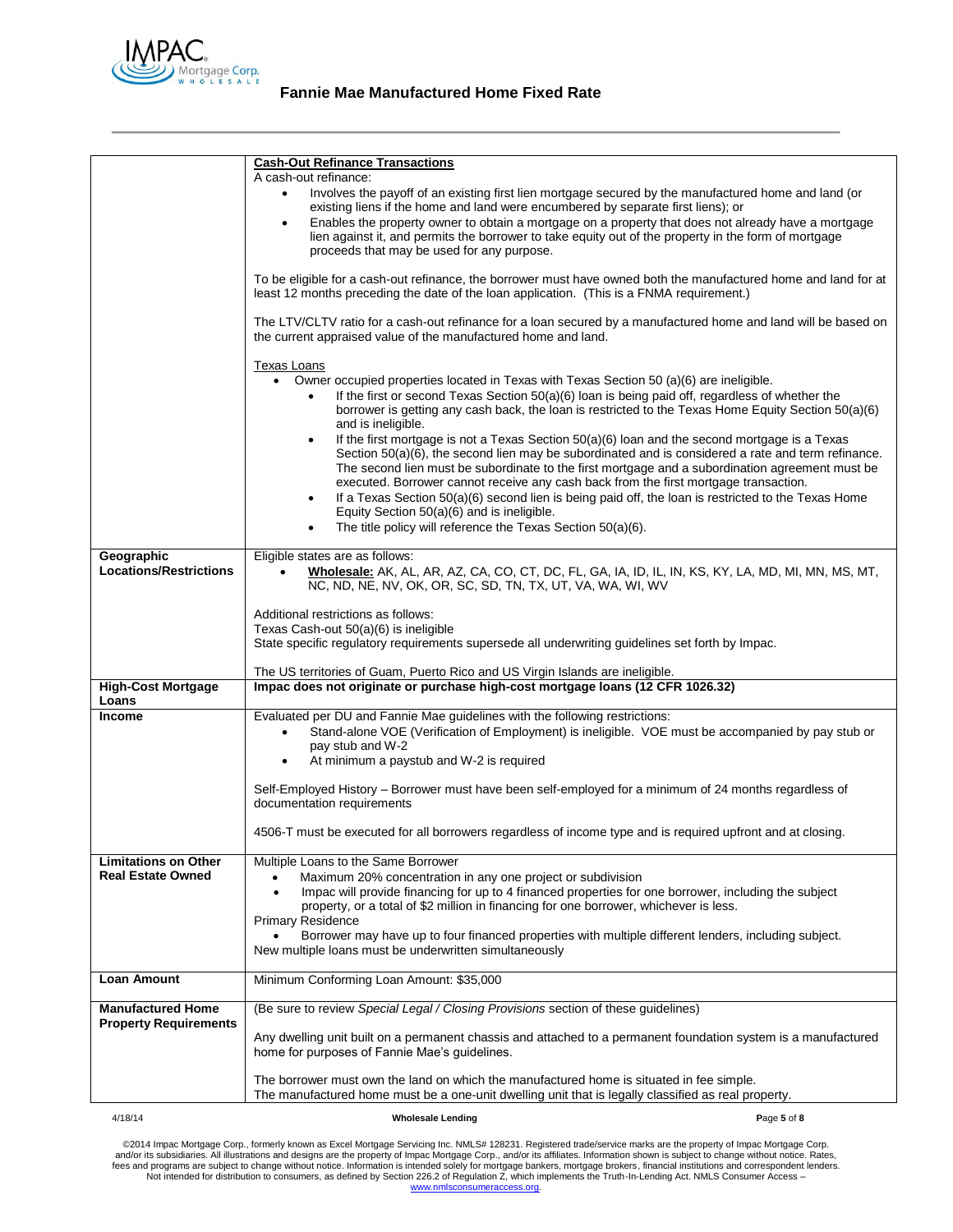

|                           | Mortgages secured by manufactured homes located on leasehold estates are not eligible.<br>The towing hitch, wheels, and axles must be removed<br>The dwelling must assume the same characteristics of site-built housing<br>The MFH must have sufficient square footage and room dimensions to be acceptable to purchasers in the subject<br>market area<br>The MFH must be at least 12 feet wide and have a minimum of 600 square feet of gross living area.<br>The MFH must have been built in compliance with Federal Manufactured Home Construction and Safety Standards<br>that were established June 15, 1976 as amended and in force at the time the home is manufactured, and additional<br>requirements that appear in HUD regulations at 24 C.F.R. Part 3280 as evidenced by:<br>HUD Data Plate/Compliance Certificate – A paper document located on the interior of the subject property<br>that contains, among other things, the manufacturer's name and trade/model number. In addition to the<br>data required by Fannie Mae, the data plate includes pertinent information about the unit including a list of<br>factory-installed equipment; and<br>HUD Certification Label (sometimes referred to as a HUD "seal" or "tag") – A metal plate located on the<br>exterior of each section of the home<br>The appraisal form 1004C must indicate evidence of both the HUD Data Place/Compliance Certificate and the<br><b>HUD Certification Label</b> |
|---------------------------|---------------------------------------------------------------------------------------------------------------------------------------------------------------------------------------------------------------------------------------------------------------------------------------------------------------------------------------------------------------------------------------------------------------------------------------------------------------------------------------------------------------------------------------------------------------------------------------------------------------------------------------------------------------------------------------------------------------------------------------------------------------------------------------------------------------------------------------------------------------------------------------------------------------------------------------------------------------------------------------------------------------------------------------------------------------------------------------------------------------------------------------------------------------------------------------------------------------------------------------------------------------------------------------------------------------------------------------------------------------------------------------------------------------------------------------------------------------------|
|                           | As an alternative to the original HUD Certification Label, the lender may be able to obtain a verification letter with<br>the same information contained on the HUD Certification Label from the Institute for Building Technology and<br>Safety (IBTS). A duplicate HUD Data Plate/Compliance Certificate may be available from IBTS or by contacting<br>the In-Plant Primary Inspection Agency (IPIA) or the manufacturer. A list of IPIA offices is posted on HUD's<br>website: http://portal.hud.gov/hudportal/HUD?src=/program_offices/housing/rmra/mhs/mhsid<br>IBTS: http://www.ibts.org/services/services-in-the-public-good/cert-label-verification.html                                                                                                                                                                                                                                                                                                                                                                                                                                                                                                                                                                                                                                                                                                                                                                                                   |
|                           | The MFH must be attached to a permanent foundation system in accordance with the manufacturer's requirements<br>for anchoring, support, stability, and maintenance.<br>The foundation system must be appropriate for the soil conditions for the site and meet local and state codes.<br>The MFH must be permanently connected to a septic tank or sewage system, and to other utilities in accordance<br>with local and state requirements.                                                                                                                                                                                                                                                                                                                                                                                                                                                                                                                                                                                                                                                                                                                                                                                                                                                                                                                                                                                                                        |
|                           | If the property is not situated on a publicly dedicated and maintained street then it must be situated on a street that<br>is community owned and maintained, or privately owned and maintained.<br>There must be adequate vehicular access and there must be an adequate and legally enforceable agreement for<br>vehicular access and maintenance. See B4-1.3-04 Site Section of the Appraisal Report for contents of agreement<br>and recording requirements.                                                                                                                                                                                                                                                                                                                                                                                                                                                                                                                                                                                                                                                                                                                                                                                                                                                                                                                                                                                                    |
|                           | The MFH must not have been previously installed or occupied at any other site or location, except from the<br>manufacturer or the dealer's lot as a new unit.                                                                                                                                                                                                                                                                                                                                                                                                                                                                                                                                                                                                                                                                                                                                                                                                                                                                                                                                                                                                                                                                                                                                                                                                                                                                                                       |
|                           | Manufactured homes that have an addition or have had a structural modification are eligible under certain<br>conditions. If the state in which the property is located requires inspection by a state agency to approve<br>modifications to the property, then the lender is required to confirm that the property has met the requirement.<br>However, if the state does not have this requirement, then the property must be inspected by a licensed<br>professional engineer who can certify that the addition or structural changes were completed in accordance with<br>the HUD Manufactured Home Construction Safety Standards. In all cases, the satisfactory inspection report<br>must be retained in the mortgage loan file.                                                                                                                                                                                                                                                                                                                                                                                                                                                                                                                                                                                                                                                                                                                               |
|                           | Manufactured Housing on this program is subject to the following restrictions:<br>Primary and Second home only, no investment property<br>Multi-width property only - no single wide<br>$\bullet$<br>No High Balance loans                                                                                                                                                                                                                                                                                                                                                                                                                                                                                                                                                                                                                                                                                                                                                                                                                                                                                                                                                                                                                                                                                                                                                                                                                                          |
|                           | Fixed Rate only, no ARMs<br>No Manufactured Homes in Condo or Co-op Projects<br>MFH may not have been re-sited                                                                                                                                                                                                                                                                                                                                                                                                                                                                                                                                                                                                                                                                                                                                                                                                                                                                                                                                                                                                                                                                                                                                                                                                                                                                                                                                                      |
|                           | No MFH on leased land<br>Built after June 15, 1976 as evidenced by HUD labels<br>Permanently affixed to foundation                                                                                                                                                                                                                                                                                                                                                                                                                                                                                                                                                                                                                                                                                                                                                                                                                                                                                                                                                                                                                                                                                                                                                                                                                                                                                                                                                  |
| <b>Mortgage Insurance</b> | The following supersedes all other guidelines for > 80% LTV with MI availability<br>All loans must be submitted to DU and receive Approval/Eligible<br>Any higher reserve requirement by mortgage insurers will prevail<br>$\bullet$                                                                                                                                                                                                                                                                                                                                                                                                                                                                                                                                                                                                                                                                                                                                                                                                                                                                                                                                                                                                                                                                                                                                                                                                                                |
|                           | Impac's approved MI companies and master policy numbers are as follows:<br>Genworth B222229XWM<br>$\bullet$                                                                                                                                                                                                                                                                                                                                                                                                                                                                                                                                                                                                                                                                                                                                                                                                                                                                                                                                                                                                                                                                                                                                                                                                                                                                                                                                                         |

# 4/18/14 **Wholesale Lending P**age **6** of **8**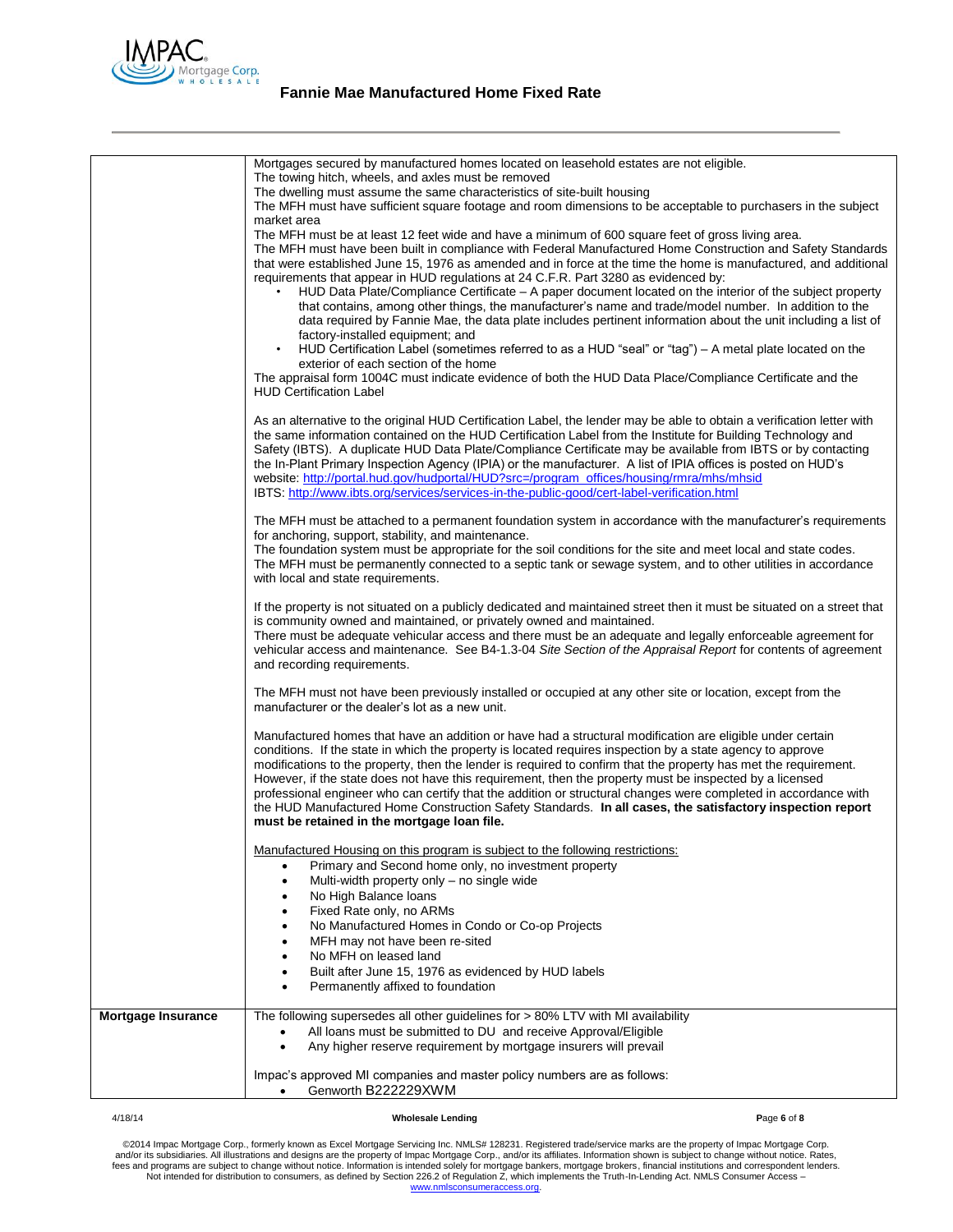

# **Fannie Mae Manufactured Home Fixed Rate**

|                           | MGIC 04-307-6-1822<br>$\bullet$<br>National MI 00385-0001<br>$\bullet$<br>Radian A2436-000:<br>United Guaranty (UG) 4-1301-000                                                                                                                                                                                                                                                                                                                                                                                                                                                                                                                                                                                                                                                                                                  |
|---------------------------|---------------------------------------------------------------------------------------------------------------------------------------------------------------------------------------------------------------------------------------------------------------------------------------------------------------------------------------------------------------------------------------------------------------------------------------------------------------------------------------------------------------------------------------------------------------------------------------------------------------------------------------------------------------------------------------------------------------------------------------------------------------------------------------------------------------------------------|
|                           | Eligible MI certificate are as follows:<br>Borrower Paid Mortgage Insurance (BPMI) paid monthly and must be ordered as non-refundable,<br>$\bullet$<br>constant renewal, deferred payment (initial premium is paid with the first monthly loan payment)<br>Lender Paid Single Premium MI<br>$\bullet$<br>Premiums for all lender-paid MI plans must be shown on the HUD as being paid to the MI<br>$\bullet$<br>company by Lender                                                                                                                                                                                                                                                                                                                                                                                               |
|                           | Include calculation and rate factor used to determine MI premium disclosed to the borrower on the initial loan<br>application. Including the MI rate card with the factor identified to ensure the appropriate MI partner is chosen.                                                                                                                                                                                                                                                                                                                                                                                                                                                                                                                                                                                            |
|                           | Ineligible MI<br><b>Financed MI</b><br>Single Premium paid by borrower or seller of the property<br>Split Premium – upfront portion paid by borrower or seller of the property<br><b>Prepaid Mortgage Insurance</b><br>Lender Paid Monthly<br>Lender Paid Annual<br>Borrower Paid Annual<br>$\bullet$<br>Lender paid pool coverage (referred to as GSE pool insurance)<br>$\bullet$<br>Investor - paid pool coverage<br>$\bullet$<br>Loans covered by recourse and/or indemnification agreements<br>Secondary market coverage agreements<br>$\bullet$<br>Coverage requirements for ALL Manufactured Homes regardless of term (B7-1-02) :<br><b>LTV</b><br>Coverage<br>12%<br>80.01% - 85%<br>25%<br>85.01% - 90%<br>30%<br>$90.01\% - 95\%$<br>Reduced MI coverage amounts provided by agency and AUS decisions are ineligible. |
|                           | NOTE: Certain states have a tax surcharge assessed for Mortgage Insurance. The states requiring the inclusion of<br>a surcharge are as follows.<br>Florida<br>$\bullet$<br>Kentucky<br>$\bullet$<br>West Virginia<br>Ensure the MI premium also includes the additional surcharge. Some MI companies include the additional<br>charge in the MI premium and others do not. Ensure you have identified which is the premium amount and<br>which is the tax amount and for the MI monthly premium to be escrowed, ensure the total of the two is                                                                                                                                                                                                                                                                                  |
|                           | used for the monthly payment.                                                                                                                                                                                                                                                                                                                                                                                                                                                                                                                                                                                                                                                                                                                                                                                                   |
| Occupancy                 | <b>Primary Residence</b><br>Second Home<br>NOTE: Investment properties are ineligible                                                                                                                                                                                                                                                                                                                                                                                                                                                                                                                                                                                                                                                                                                                                           |
| <b>Prepayment Penalty</b> | None                                                                                                                                                                                                                                                                                                                                                                                                                                                                                                                                                                                                                                                                                                                                                                                                                            |
| <b>Property Types</b>     | Eligible<br>1 unit Manufactured House with minimum requirements as follows.<br>Multiple-width manufactured homes<br>Minimum 12 feet wide and 600 square feet of gross living area                                                                                                                                                                                                                                                                                                                                                                                                                                                                                                                                                                                                                                               |
|                           | Ineligible<br>Single-width manufactured homes<br>$\bullet$<br>Homes located on leasehold estates<br>Investment properties<br>Manufactured homes located in a condo or co-op project<br>٠<br>Properties encumbered with private transfer fee covenants (per Regulation 12 C.F.R. Part 1228)                                                                                                                                                                                                                                                                                                                                                                                                                                                                                                                                      |
| 4/18/14                   | <b>Wholesale Lending</b><br>Page 7 of 8                                                                                                                                                                                                                                                                                                                                                                                                                                                                                                                                                                                                                                                                                                                                                                                         |